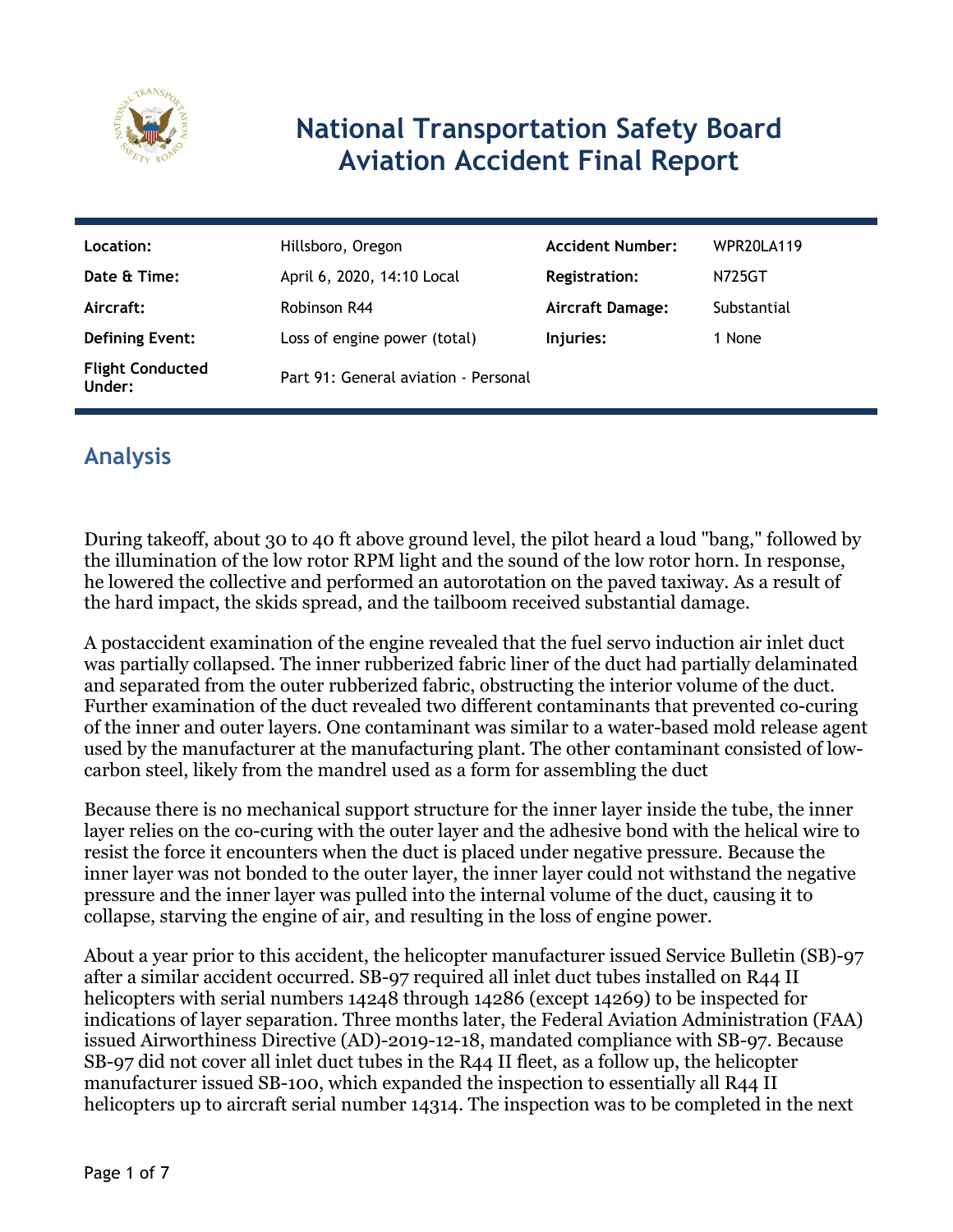100 flight hours or by August 31, 2019, whichever came first. At the time of the accident, neither SB-97 nor AD-2019-12-18 were applicable for the accident helicopter (serial number 14213). Conversely, SB-100 was applicable to the accident helicopter; however, there was no indication in the maintenance records for the helicopter indicating SB-100 had been performed. It could not be determined whether the aircraft owner did not comply with SB-100, or the visual examination and crinkle test were not adequate to detect the layer separation.

As a result of this accident, the FAA issued AD-2020-18-08, which superseded AD-2019-12-18 and expanded the serial number range of R44 II helicopters and subject inlet duct tubes requiring inspection.

#### **Probable Cause and Findings**

The National Transportation Safety Board determines the probable cause(s) of this accident to be:

The total loss of engine power during takeoff due to the delamination of the fuel servo induction air inlet duct tube.

**Findings**

**Aircraft** (general) - Damaged/degraded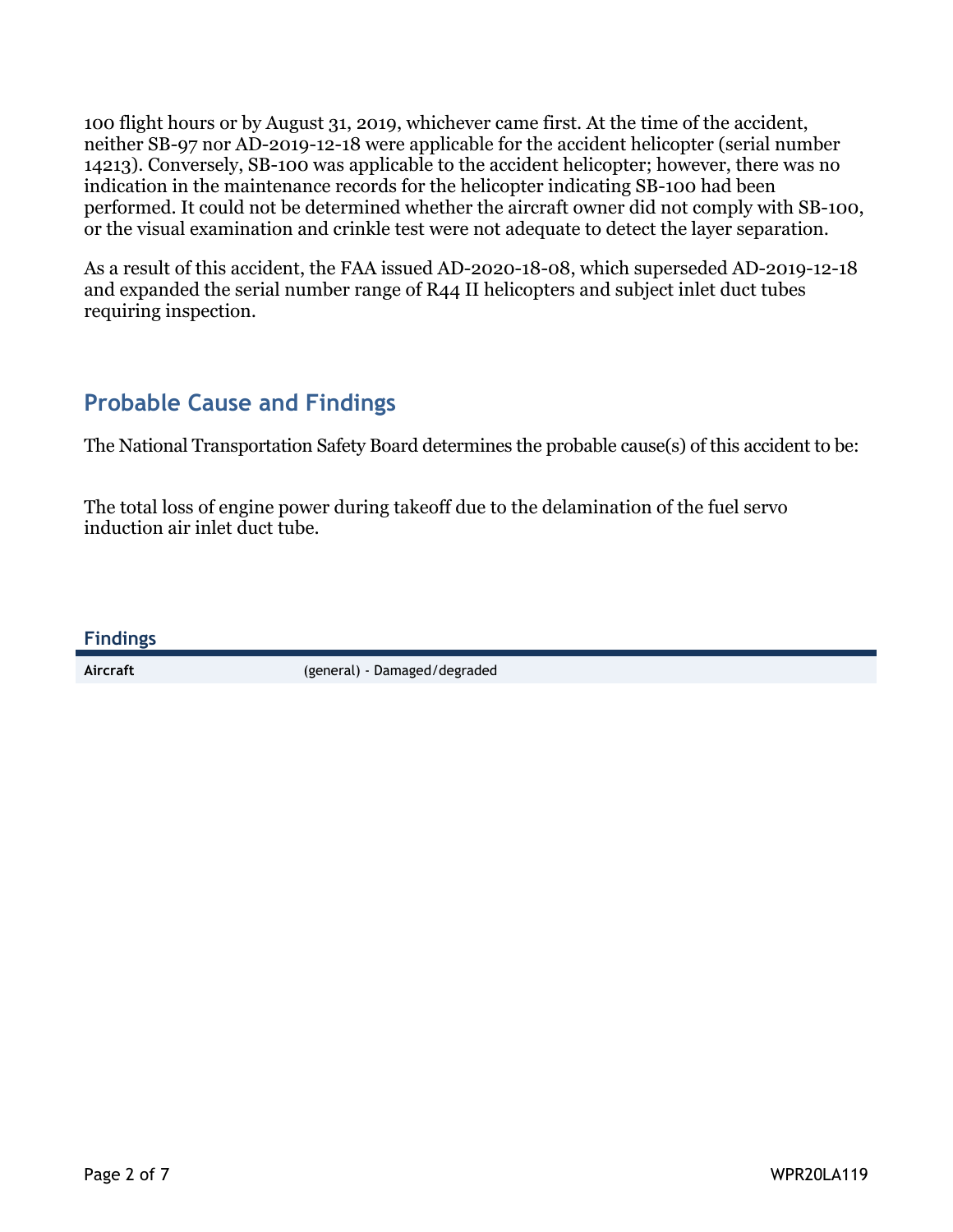#### **Factual Information**

On April 6, 2020, about 1410 Pacific daylight time, a Robinson R44 Raven II helicopter, N725GT, was substantially damaged when it was involved in an accident near Portland, Oregon. The pilot was not injured. The helicopter was operated as a Title 14 *Code of Federal Regulations* Part 91 flight.

The pilot reported that, during takeoff, about 30 to 40 ft above ground level, he heard a loud "bang," followed by the illumination of the low rotor RPM light and the sound of the low rotor horn. In response, he lowered the collective and performed an autorotation on the paved taxiway. As a result of the hard impact, the skids spread, and the tailboom received substantial damage.

Initial examination of the engine revealed that the fuel servo induction air inlet duct was partially collapsed. The inner rubberized fabric liner of the duct had partially delaminated and separated from the outer rubberized fabric, obstructing the interior volume of the duct.

The duct was retained, and further examined. The outer layer of the duct appeared normal with no damage or anomalies. The inner layer had several areas of what appeared to be bubbles. The bubbles were .5 -.75 inch wide and varied in length running down the length of the duct. The duct was flexed 90° and a distinct crinkle sound was heard and again as it was straightened.

The duct was installed on the fuel control unit of an exemplar R44 and was then bent 90° and secured to the airbox. The engine was started, and the power was gradually increased to 102 percent; the collective was raised to 20 inches of manifold air pressure (MAP). The engine ran smoothly with no anomalies for 74 seconds, then the MAP fluctuated slightly and within one more second it increased as the engine stalled. From inside the cockpit a cough sound (after fire) was heard.

The cowling was removed, and the hose was unclamped from the airbox. The hose was pulled away from the airbox just enough to see the inside of the hose, reducing the bend in the hose from 90° to approximately 75°. Examination of the inner layer revealed bubbles that had reduced the inside diameter of the duct significantly.

The air intake duct tube was sent to the NTSB Materials Laboratory for further examination. The tube was dissected to examine the condition of the internal surfaces of the inner and outer layers and the steel wire. Visual examination of the internal surfaces indicated that there were few, if any, areas where the inner and outer layers had apparently co-cured to one another. As the outer layer was peeled back, it appeared to be bonded primarily to the helical wire. Examination of the exposed wire surfaces indicated that there were areas where the silicone rubber separated in a cohesive manner, leaving remnants of rubber on the wire. Conversely, in some areas the separation occurred at the rubber/wire interface, consistent with either no bond or a weak bond between the rubber and the wire. The outer and inner layers had not cocured to one another as indicated by the smooth appearance of the internal surfaces. The inner and outer layer internal surfaces were examined with the aid of a binocular stereomicroscope and two unidentified substances were observed. One substance consisted of discrete spots of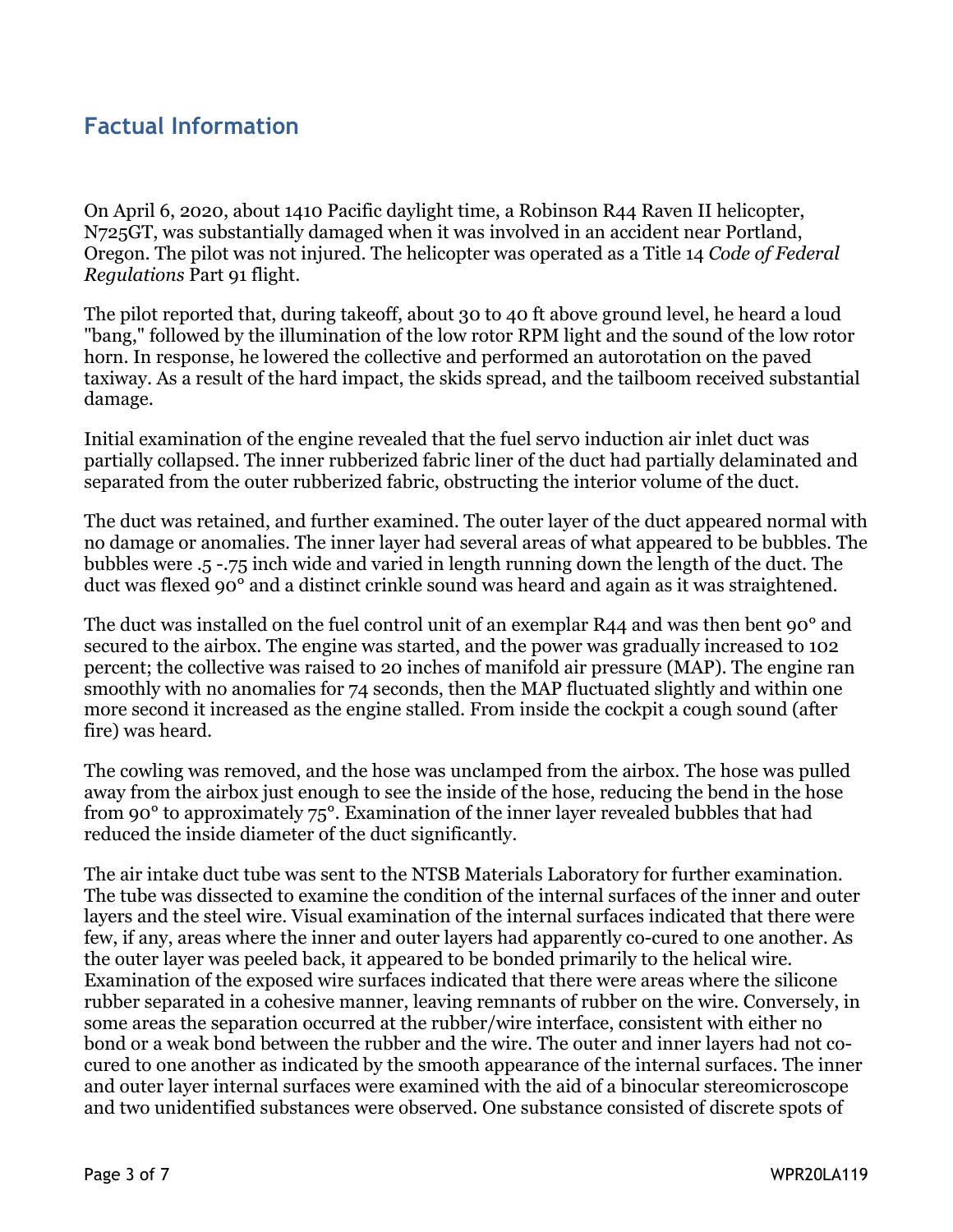gray particulates, distributed at random across the internal surfaces. The second friable translucent substance was observed in some areas, typically in steel wire impressions in the rubber layer and adjacent tented regions.

The chemical composition of the gray particulates was examined with the aid of a scanning electron microscope (SEM) equipped with an energy dispersive x-ray spectrometer (EDS). The spectrum of the gray particulate sample consisted primarily of iron (Fe) with traces of manganese (Mn), consistent with the composition of a low carbon steel. The second spectrum exhibited primarily aluminum (Al), silicon (Si), and calcium (Ca) with traces of iron (Fe), consistent with primarily silicate minerals. No traces of bromine, lead, aluminum, or calcium were observed on the intralayer gray particulate sample.

The friable translucent substance was analyzed and was similar to that of a water-based mold release agent used by the manufacturer. A spectral search using an online library of reference spectra returned matches for silicone-based materials.

A similar accident occurred on April 4, 2019 (NTSB accident number ERA19FA142). Following this accident, Robinson Helicopter Company issued Service Bulletin SB-97 on April 11, 2019. SB-97 required all inlet duct tubes installed on R44 II helicopters with serial numbers 14248 through 14286 (except 14269) to be inspected for indications of layer separation. On July 5, 2019, the Federal Aviation Administration (FAA) issued AD-2019-12-18, which made compliance with SB-97 mandatory. Because SB-97 did not cover all inlet duct tubes in the R44 II fleet, as a follow up, Robinson Helicopter Company issued SB-100 on July 3, 2019. SB-100 expanded the inspection to essentially all R44 II helicopters up to aircraft serial number 14314. The inspection was to be completed in the next 100 flight hours or by August 31, 2019, whichever came first.

The serial number for the accident that occurred on April 6, 2020 (N725GT) was 14213; it was not subject to the inspections recommended in SB-97 or required in AD-2019-12-18. However, SB-100 did apply to the helicopter. Examination of the maintenance records for the helicopter made no mention of the inspection recommended in SB-100.

As a result of this accident, Robinson Helicopter Company issued a Safety Alert on June 17, 2020, urging operators to ensure compliance with SB-100. Additionally, the FAA issued AD-2020-18-08 (effective on August 27, 2020), which superseded AD-2019-12-18 and expanded the serial number range of R44 II helicopters and subject inlet duct tubes requiring inspection.

#### **History of Flight**

**Takeoff Loss of engine power (total) (Defining event)** 

Autorotation **Hard Landing**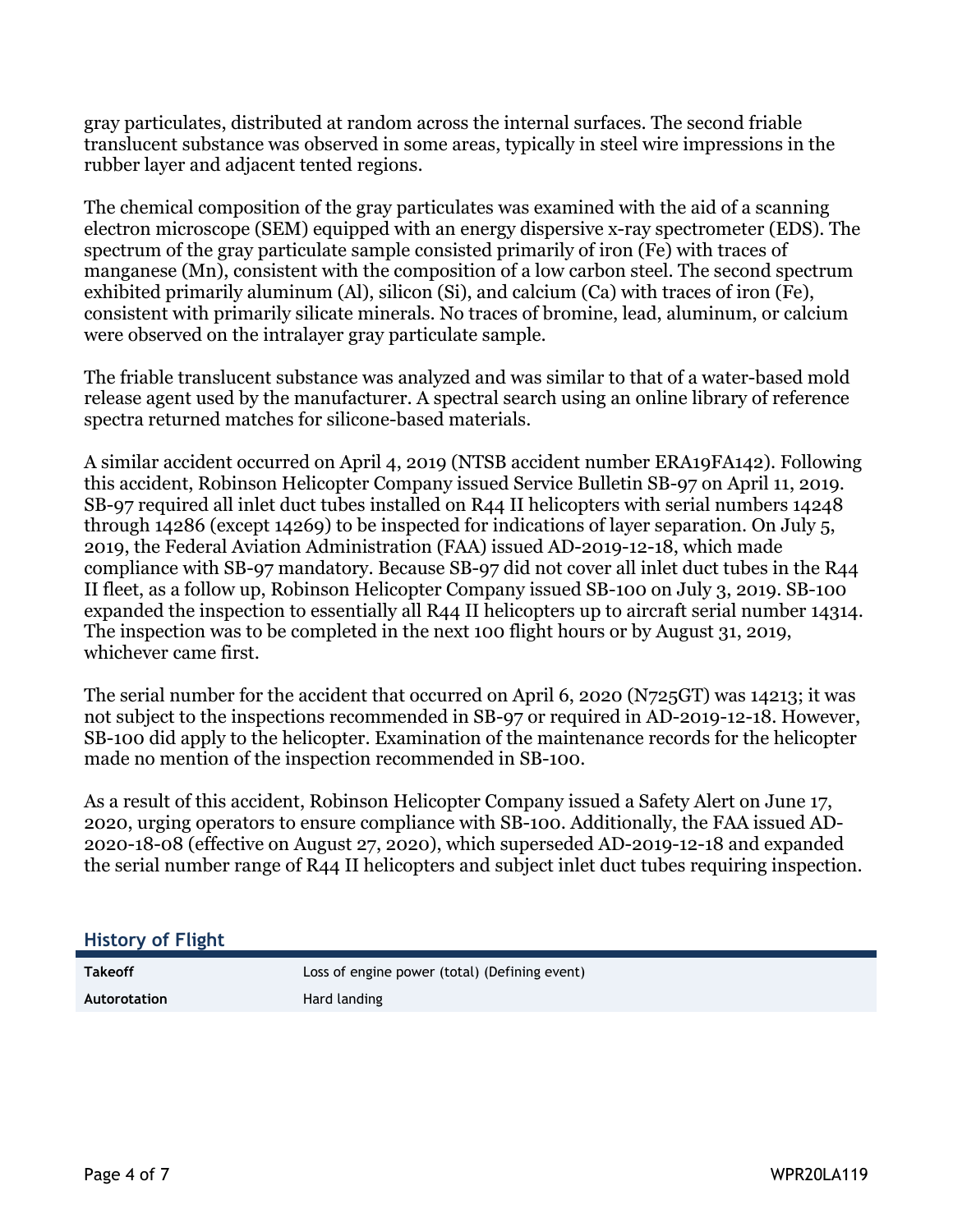#### **Pilot Information**

| Certificate:                     | Airline transport; Commercial;<br>Private                                             | Age:                              | 54, Male           |
|----------------------------------|---------------------------------------------------------------------------------------|-----------------------------------|--------------------|
| Airplane Rating(s):              | Single-engine land; Single-engine<br>sea; Multi-engine land; Multi-<br>engine sea     | Seat Occupied:                    | Right              |
| <b>Other Aircraft Rating(s):</b> | Helicopter                                                                            | <b>Restraint Used:</b>            | 3-point            |
| Instrument Rating(s):            | Airplane                                                                              | <b>Second Pilot Present:</b>      | No                 |
| Instructor Rating(s):            | Airplane multi-engine; Airplane<br>single-engine                                      | <b>Toxicology Performed:</b>      | No.                |
| <b>Medical Certification:</b>    | Class 3 Without<br>waivers/limitations                                                | Last FAA Medical Exam:            | September 28, 2018 |
| <b>Occupational Pilot:</b>       | <b>No</b>                                                                             | Last Flight Review or Equivalent: | December 4, 2019   |
| <b>Flight Time:</b>              | (Estimated) 11000 hours (Total, all aircraft), 150 hours (Total, this make and model) |                                   |                    |

### **Aircraft and Owner/Operator Information**

| Aircraft Make:                | <b>Robinson</b>                                                | <b>Registration:</b>                     | N725GT          |
|-------------------------------|----------------------------------------------------------------|------------------------------------------|-----------------|
| <b>Model/Series:</b>          | R44 II                                                         | <b>Aircraft Category:</b>                | Helicopter      |
| Year of Manufacture:          | 2018                                                           | <b>Amateur Built:</b>                    |                 |
| Airworthiness Certificate:    | Normal                                                         | <b>Serial Number:</b>                    | 14213           |
| <b>Landing Gear Type:</b>     | N/A; Skid                                                      | Seats:                                   | $\overline{4}$  |
| Date/Type of Last Inspection: | July 2, 2019 100 hour                                          | <b>Certified Max Gross Wt.:</b>          | 2500 lbs        |
| Time Since Last Inspection:   |                                                                | Engines:                                 | 1 Reciprocating |
| Airframe Total Time:          | 250.88 Hrs at time of<br>accident                              | <b>Engine Manufacturer:</b>              | Lycoming        |
| ELT:                          | C126 installed, activated, did<br>not aid in locating accident | <b>Engine Model/Series:</b>              | IO-540-AE1A5    |
| <b>Registered Owner:</b>      |                                                                | <b>Rated Power:</b>                      | 290 Horsepower  |
| Operator:                     |                                                                | <b>Operating Certificate(s)</b><br>Held: | None            |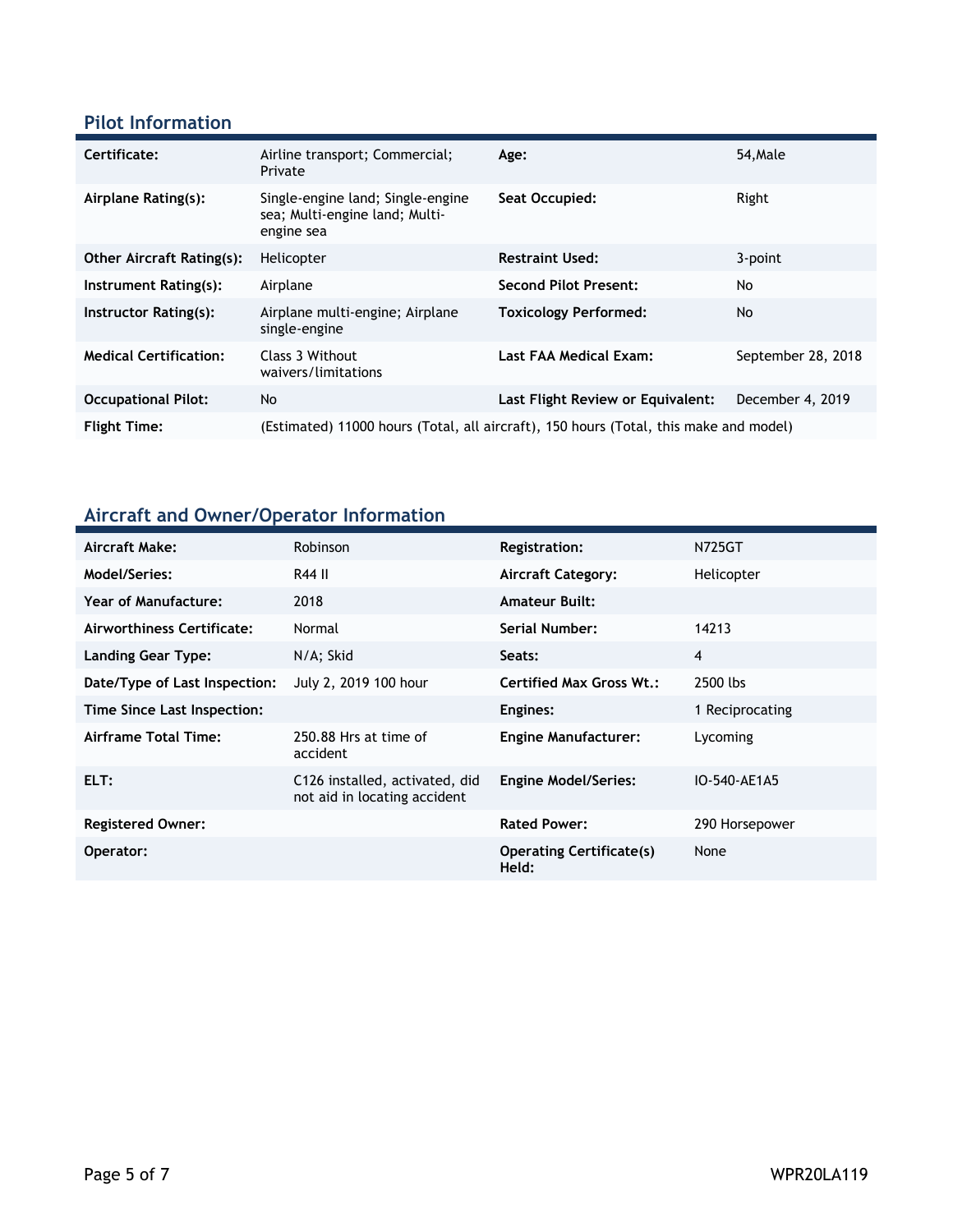#### **Meteorological Information and Flight Plan**

| <b>Conditions at Accident Site:</b>     | Visual (VMC)        | <b>Condition of Light:</b>                     | Day                              |  |
|-----------------------------------------|---------------------|------------------------------------------------|----------------------------------|--|
| <b>Observation Facility, Elevation:</b> | KHIO, 204 ft msl    | Distance from Accident Site:                   | 0 Nautical Miles                 |  |
| <b>Observation Time:</b>                | 14:00 Local         | Direction from Accident Site:                  | $134^\circ$                      |  |
| <b>Lowest Cloud Condition:</b>          | Clear               | Visibility                                     | 10 miles                         |  |
| Lowest Ceiling:                         | None                | Visibility (RVR):                              |                                  |  |
| Wind Speed/Gusts:                       | 4 knots /           | <b>Turbulence Type</b><br>Forecast/Actual:     |                                  |  |
| <b>Wind Direction:</b>                  | $270^\circ$         | <b>Turbulence Severity</b><br>Forecast/Actual: |                                  |  |
| <b>Altimeter Setting:</b>               | 29.95 inches Hg     | <b>Temperature/Dew Point:</b>                  | 18 $^{\circ}$ C / 6 $^{\circ}$ C |  |
| <b>Precipitation and Obscuration:</b>   |                     |                                                |                                  |  |
| <b>Departure Point:</b>                 | Hillsboro, OR (HIO) | Type of Flight Plan Filed:                     | None                             |  |
| Destination:                            | Warren, OR          | <b>Type of Clearance:</b>                      | <b>VFR</b>                       |  |
| <b>Departure Time:</b>                  | 14:10 Local         | Type of Airspace:                              | Class D                          |  |

# **Airport Information**

| Airport:                  | PORTLAND-HILLSBORO HIO | <b>Runway Surface Type:</b>                | Asphalt        |
|---------------------------|------------------------|--------------------------------------------|----------------|
| <b>Airport Elevation:</b> | 207 ft msl             | <b>Runway Surface</b><br><b>Condition:</b> | Dry            |
| <b>Runway Used:</b>       |                        | IFR Approach:                              | None           |
| Runway<br>Length/Width:   |                        | <b>VFR Approach/Landing:</b>               | Forced landing |

### **Wreckage and Impact Information**

| Crew Injuries:         | 1 None | Aircraft Damage:              | Substantial                 |
|------------------------|--------|-------------------------------|-----------------------------|
| Passenger<br>Injuries: |        | <b>Aircraft Fire:</b>         | None                        |
| Ground Injuries:       |        | Aircraft<br><b>Explosion:</b> | None                        |
| Total Injuries:        | 1 None | Latitude,<br>Longitude:       | 45.542221, -122.950836(est) |